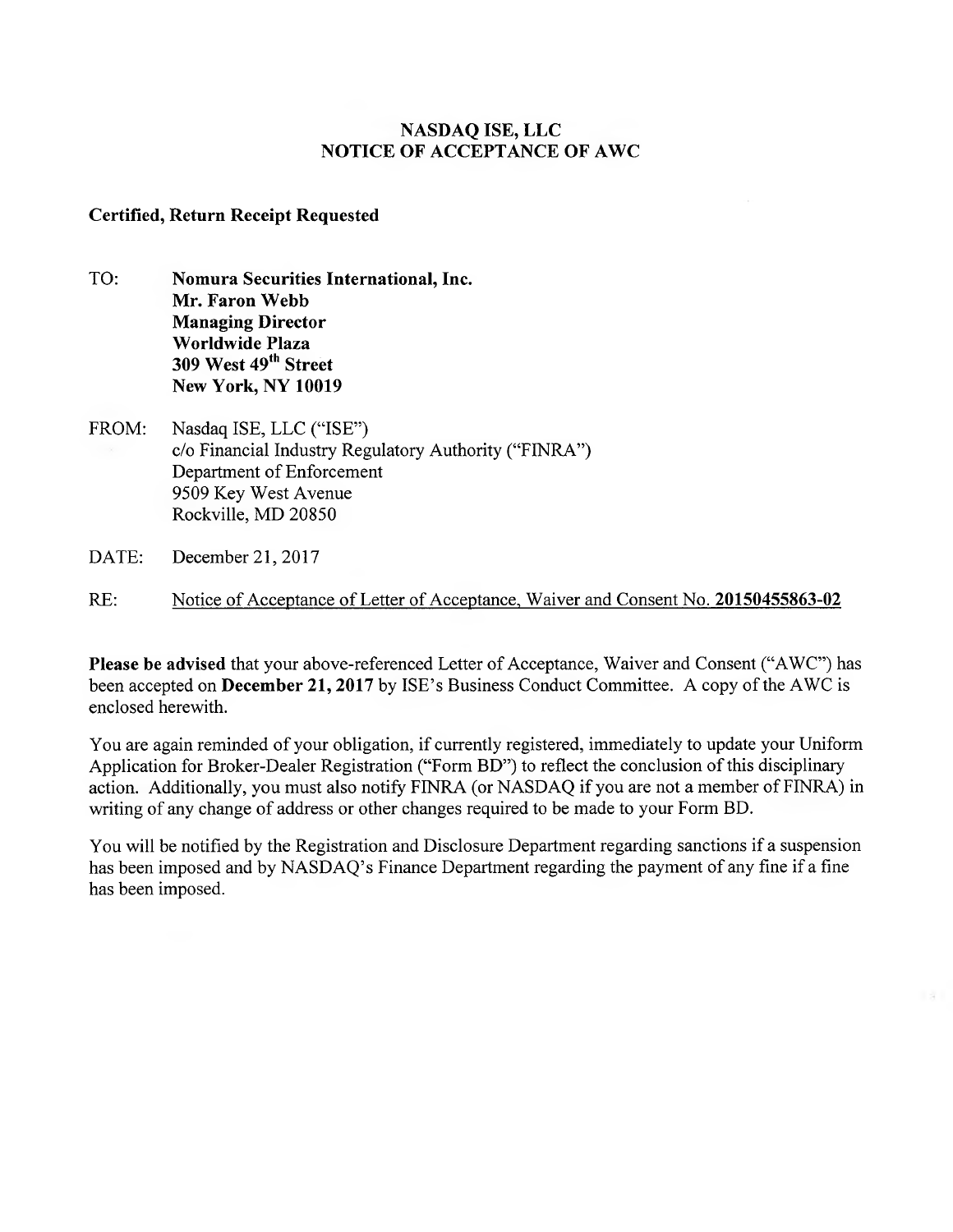Nomura Securities International, Inc. Page 2

If you have any questions concerning this matter, please contact Elyse D. Kovar, Senior Counsel, at (646) 430-7050.

bert A. Marchman  $\epsilon$ xecutive Vice $\epsilon$ President Department of Enforcement

Signed on behalf of NASDAQ ISE

Enclosure

FINRA District 10 — New York Michael Solomon Senior Vice President and Regional Director (Via email)

Bruce H. Newman Counsel for Respondent WilmerHale 7 World Trade Center 250 Greenwich Street New York, NY 10007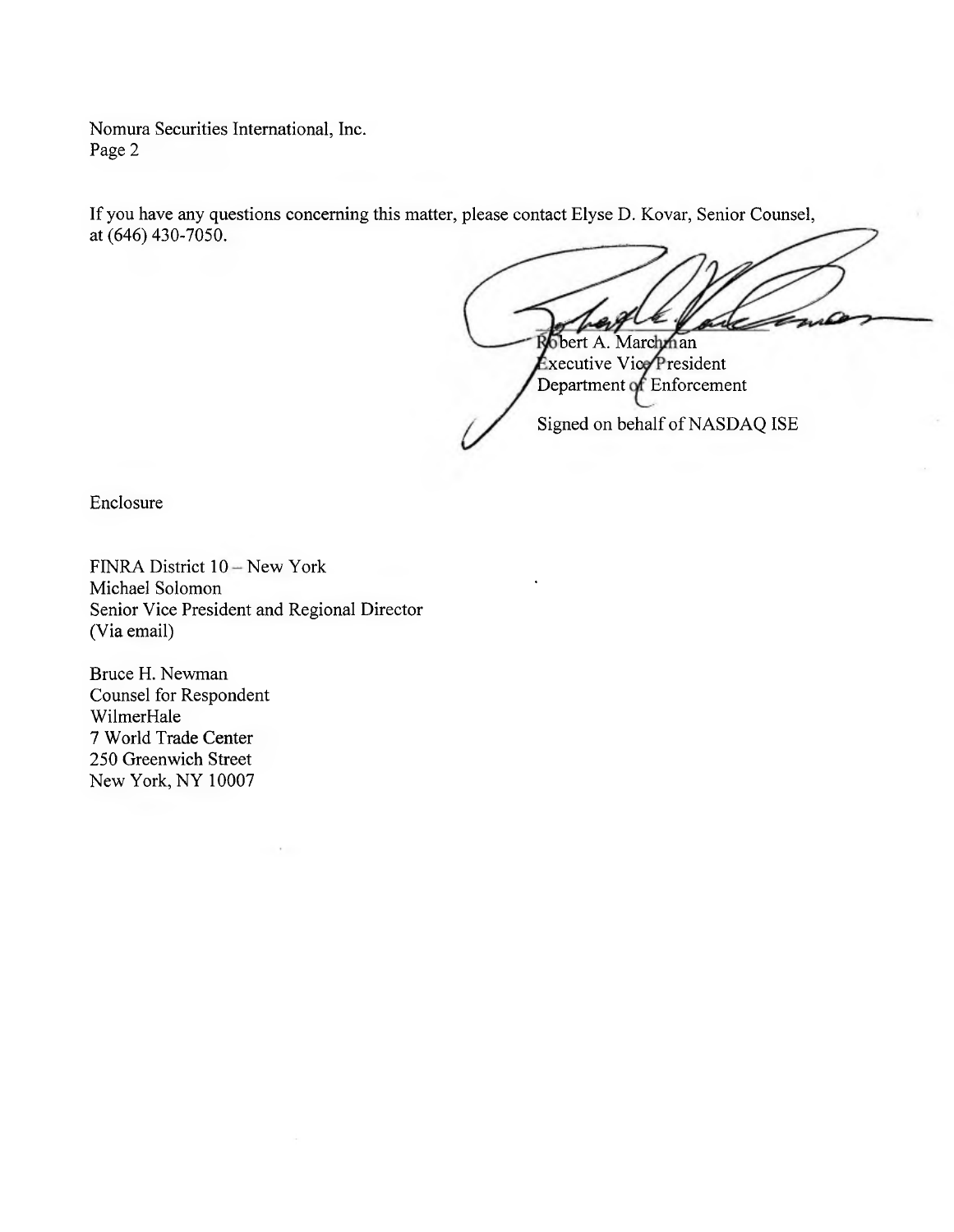**NASDAQ ISE, LLC Attn: John Zecca, Chief Regulatory Officer 60 Broad Street, 26th Floor ' New York, NY 10004** 

**Re: LETTER OF ACCEPTANCE, WAIVER AND CONSENT File No. 20150455863 Nomura Securities International, Inc. (CRD No. 4297)** 

**Chief Regulatory Officer and Business Conduct Cornmittee Members:** 

**Pursuant to ISE Ruie 1603, Nomura Securities international, inc. ("NMRAP or the "firm") submits this Letter of Acceptance, Waiver, and Consent ("AWC") to the NASDAQ ISE, LLC, formerly**  known as the International Securities Exchange, LLC ("ISE" or "Exchange") to propose a **settlement of the alleged rule violations described in Section II below. This AWC is submitted to resofve this proceeding and on the condition that, if accepted, ISE will not bring any future actions against NNIRA based on the same alleged violations.** 

**NMRA understands that.signing this AWC is a voluntary action on its part and that the AWC will not resolve this matter unless end until it has been reviewed and accepted by both the Chief**  Regulatory Officer ("CRO") and then the Business Conduct Committee ("BCC"), who must **decide if it is appropriate In view of the facts end allegations involved. NMRA also understands**  that if either the CRO or the BCC decides to decline this AWC, it will not be used against NMRA **to prove that any violations occurred.** 

NMRA understands that if this AWC is accepted by both the CRO and the BCC, it will become a **part of its permanent disciplinary records and may be considered in any future actions brought by the ISE. NOMA also understands that its experience in the securities Industry and any disciplinary history may be factors which the CRO and BCC will consider in deciding whether to accept this AWC. That experience and disciplinary history includes the following:** 

- **NMRA has been a member of ISE since December 28, 2006, and Its registration remains in effect.**
- **NMRA has one prior disciplinary action on ISE. On January 23, 2014, the firm entered into an Acceptance, Waiver and Consent ("MC') with the ISE, in which it consented to a censure and a \$150,000 fine for five instances of anticipatory hedging on four separate trade dates during the period between April 2011 and February 2012. In each instance, after receiving customer options orders and executing a portion of such orders, but prior to disclosing the full terrns and conditions of the orders to the marketplace, the firm purchased or sold related options for its proprietary account In order to hedge its anticipated facilitation of the remaining portions of the customer orders. (Matter No. 20110283560;**

**FINRA Metter NO. 20150465863**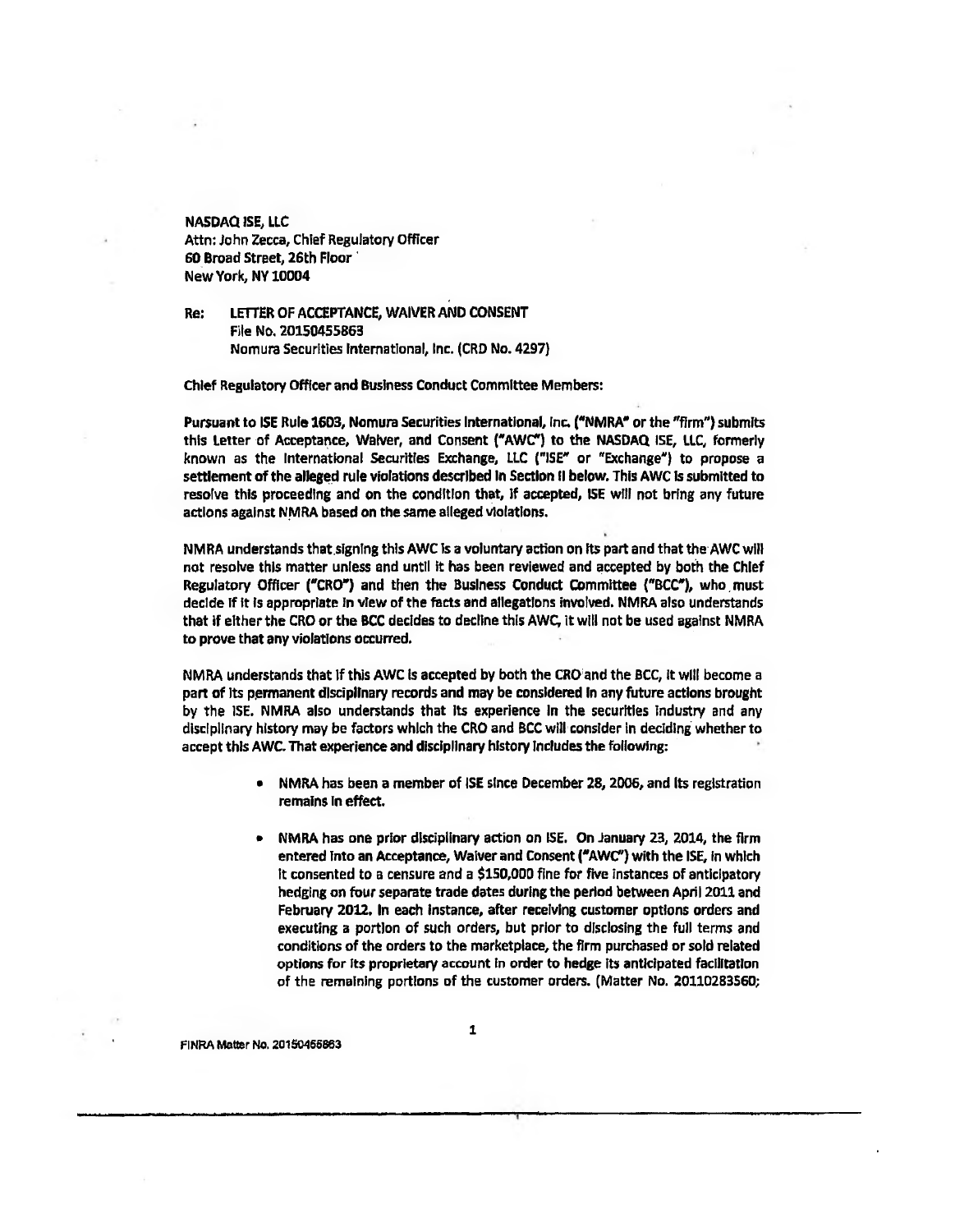**ISE File Nos. 2011-057, 2012-001 and 2012-067).** 

**• In addition, in June 2014, NYSE American LLC (formerly NYSE MKT LLC) censured and fined NMRA \$90,000 for three instances on three separate trade dates during the period between April 2011 and June 2012. In each instance, after**  receiving customer options orders and executing a portion of such orders, but **prior to disclosing the full terms and conditions of the orders to the marketplace, NMRA purchased or sold related options for Its proprietary aciount in order to hedge its anticipated facilitation of the remaining portions of the customer orders (Matter No. 20110287783).** 

## **I. Waiver of Procedural Rights**

**NMRA is advised of, and specifically and voluntarily waives, the following rights which are granted by the ISE's disciplinary rules:** 

- **1. to have a Statement of Charges filed identifying the violations alleged In this matter;**
- **2. to be notified of the Statement of Charges and have the opportunity to answer the allegations In writing;**
- **3. to defend against the allegations In a hearing before a Panel consisting of a professional hearing officer and two members of the BCC and to be represented by an attorney at the hearing;**
- **4. to have a written record of the hearing made and a written decision issued by the Panel; and**
- **5, to appeal any such decision to the ISE's Board of Directors, then to the U.S. Securities and Exchange Commission and to a U.S. Court of Appeals.**

**NMRA further waives any provision of the ISE's disciplinary and other rules that may be interpreted as prohibiting any ISE staff member from advising the CRO and BCC in their decision as to whether to accept this AWC.** 

## **11. Acceptance and Consent**

**NMRA hereby accepts and consents, without admitting or denying the allegations, to** *the* **entry of findings by the ISE of the following acts and violations:** 

#### **Summary**

1. On May 22, 2015 ("Trade Date"), NMRA improperly hedged its anticipated **facilitation of a customer order prior to disclosure to the. trading crowd of all** 

**FINRA Matter No, 20150455803**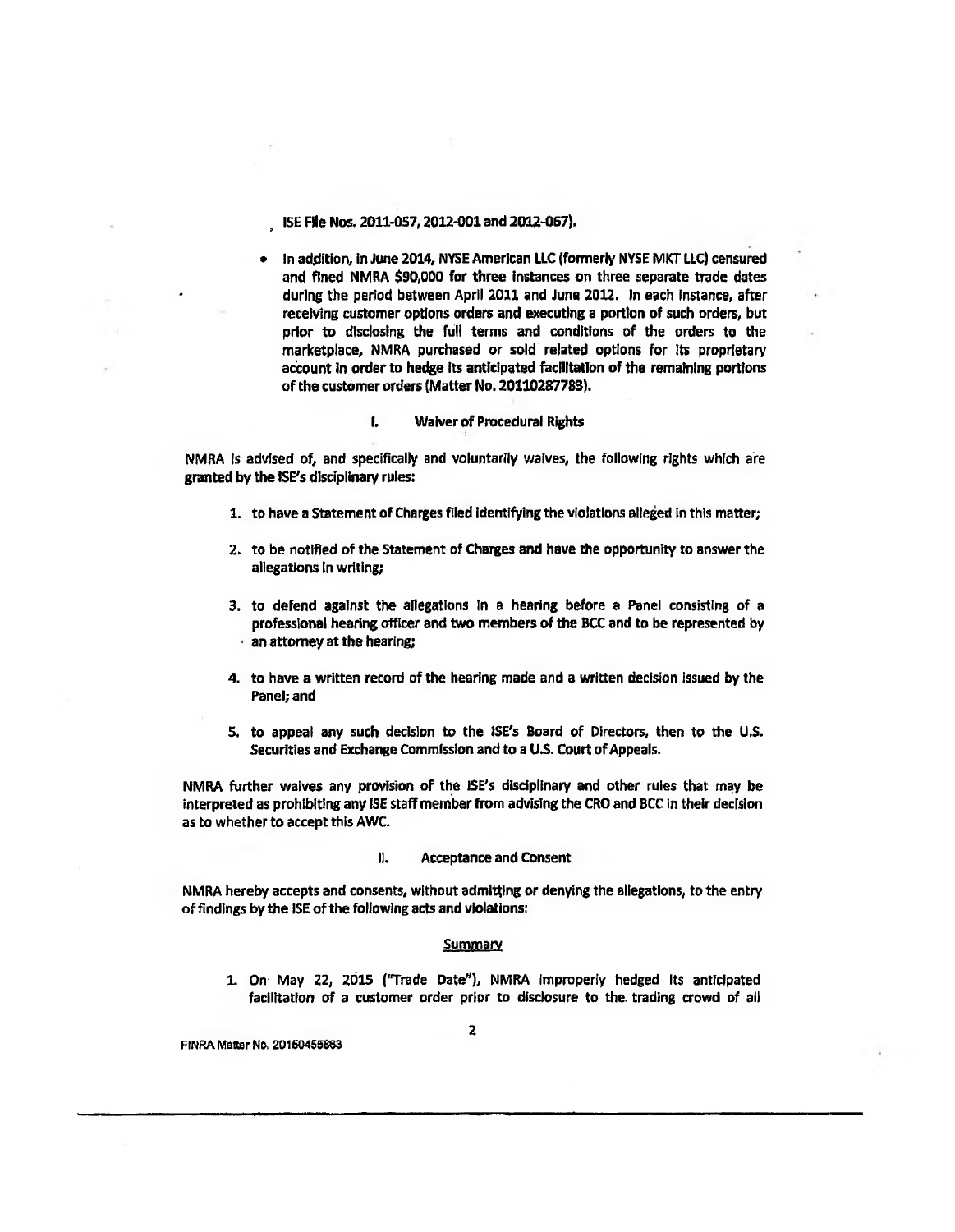**material terms and conditions of the customer order, in violation of ISE Rule 400.02. NMRA also had related supervisory deficiencies until in or about July 2016.** 

#### **Anticipatory Hedeine Rule**

**2. Anticipatory hedging occurs when a firm hedges its position due to advance knowledge oi an Imminently executable options order. By hedging an option position prior to the order being represented in the marketplace, a firm may benefit from a better hedge price since it trades based on knowledge of an upcoming order. Anticipatory hedging prior to disclosure to the marketplace of all material terrns and conditions of facilitated block orders Is inconsistent with just and equitable principles of trade pursuant to ISE Rule 400.02.1** 

#### **Anticipatory Hedeine Violations**

- **3.** On the Trade Date, at approximately 14:01:16, NMRA received a customer not held order to purchase 10,000 Avon Products, Inc. ("AVP") June 19, 2015 7.5 puts at **\$0.75 (^Customer Order). At approximately 14:02:27, NMRA routed the customer's buy order of 10,000 AVP June 19, 2015 7.5 puts with a limit price of \$0.65 cents (whlich was equal to the best hid quoted at the tirnel.**
- **4. At approximately 14:02:59, after receiving the Customer Order, but prior to disclosing the full terms and conditions of the Customer Order to the marketplace, NMRA purchased 6,851 AVP June 19, 2015 7 puts at \$0.45 for its proprietary account, of which 1,146 contracts executed on the Exchange, to hedge its ant(cipated facilitation of the pending Customer Order.**
- **5. The conduct described In paragraphs three and four constituted separate and distinct violations of ISE Rule 400.02.**

## **Supervision**

**6. ISE Rule 400 requires every Member to engage in acts or practices consistent with**  just and equitable principles of trade.

**FINRA Mahar No. 20160465883** 

**3** 

<sup>&</sup>lt;sup>2</sup> ISE Rule 400.02 provides that it "may be considered conduct Inconsistent with just and equitable principles of trade for any person associated with a Member who has knowledge of all material terms and conditions of: (i) an **order and a solicited order, Ill) an order being facilitated, or (110 orders being crossed; the execution of which are Imminent, to enter, based on such knowledge, an order to buy or sell an option for the** *same* **underlying security as any option that Is the subject of the order, or an order to buy or sell the security underlying such class, or an order to buy or sell any related Instrument Until (I) the terms of the order and any changes In the terms of the order of**  which the person associated with the Member has knowledge are disclosed to the trading crowd, or (ii) the trade **can no longer reasonably be considered Imminent In view of the passage of time since the order was received. The terms of an order are "disclosed" to the trading crowd on the Exchange when the order Is entered into the System, the facilitation orSollcited Order Mechanisms."**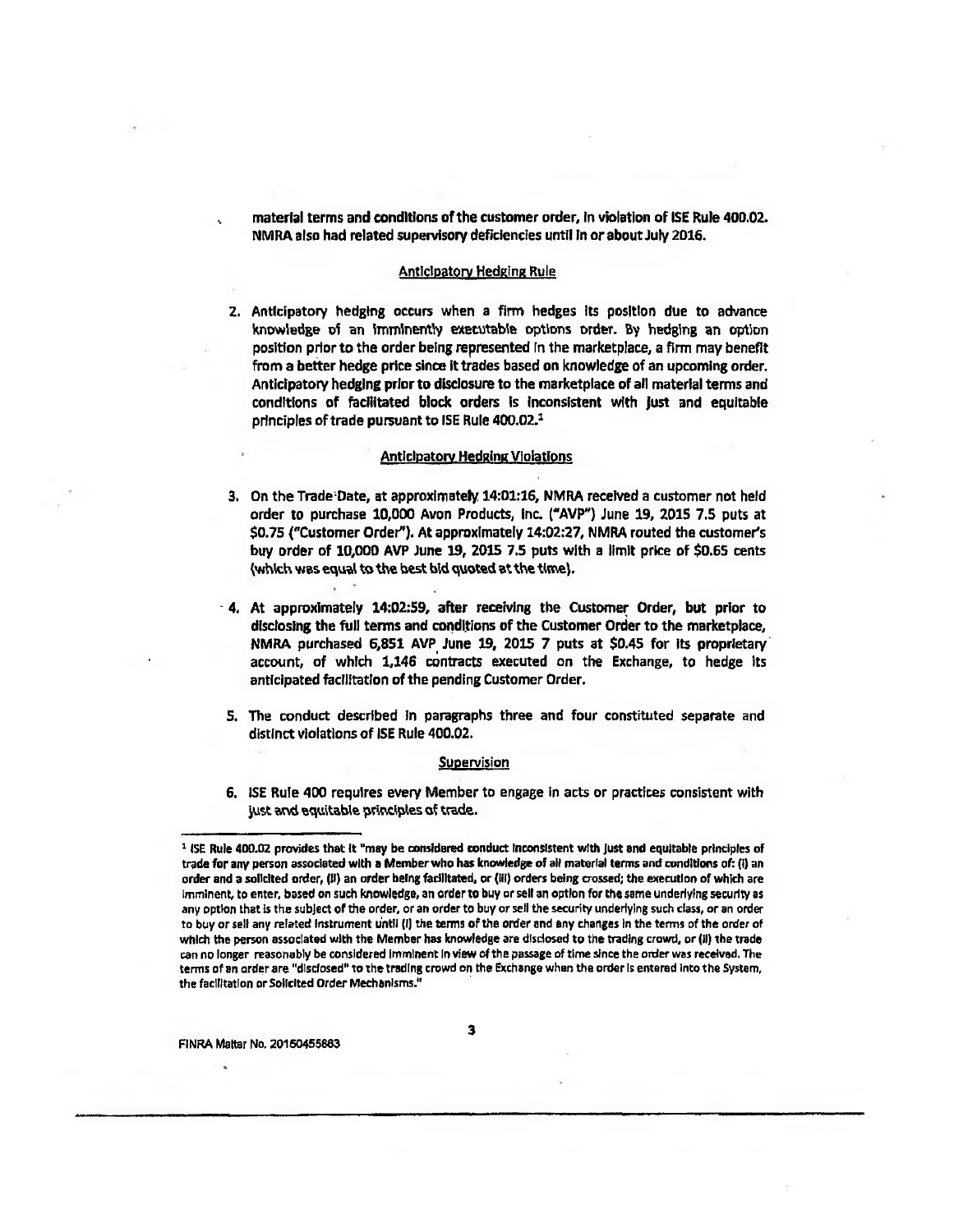- **7. ISE Rule 401 requires Members to supervise persons associated with the Member as to assure compliance with the Exchange Act, the Constitution or the Rules of the Exchange, and OCC rules Insofar as they relate to the reporting or clearance of any Exchange Transaction, or any written interpretation thereof.**
- **B. On the Trade Date and until in or about July 2016, NMRA's supervisory systern for reviewing securities transactions was not reasonably designed to ensure compliance with Exchange rules prohibiting anticipatory hedging. The firm's supervisory system and written supervisory procedures applicable to anticipatory hedging transactions did not address, or provide for the supervision of, pre-hedge disclosure to the**  market of a customer's limit order at the price specified by the customer to ensure **compliance with applicable anticipatory hedging rules, and the firm failed to 'adequately train its staff with respect to the foregoing. Such conduct violated ISE Rules 400 and 401.**

**NM RA hereby consents to the ISE imposing on it, at a maximum, the following sanction:** 

**A censure and a fine In the amount of \$100,000, of which 622,750 shall be paid to ISE (616,500 for anticipatory hedging violations, and \$6,250 for related supervisory failures).** 

**Acceptance of thls AWC is conditioned upon acceptance of similar settlement agreements in**  related matters between the Firm and each of the following self-regulatory organizations: **NASDAQ PHLX LLC; NYSE American LLC; and Cboe Exchange, Inc.** 

- **RI. CorredIve Action and Other Matters**
- **1. If this AWC is accepted by the BCC, ISE will take no further action against NMRA respecting the matters that are the subject of this AWC. If thls AWC is rejected by the BCC, the matter shall proceed as though the letter had not been submitted. The BCCs decision to accept or reject this AWC shall be final, and NMRA may not seek review thereof.**
- **2. NMRA may attach to this AWC any statement it wishes to have the CRO and BCc 'consider in deciding whether to accept it, although it may not deny the existence of the violations or make any other statements inconsistent with the AWC.**
- **3, NMRA agrees to pay the monetary sanctions Imposed on tt upon notice that this AWC has been accepted and that such payment is due and payable, and has attached the election form showing the method by which it proposes to pay any fine imposed.**
- **4, NMRA understands that ISE will make such public announcement conceming this**

**F1NRA Matter No. 20150465883**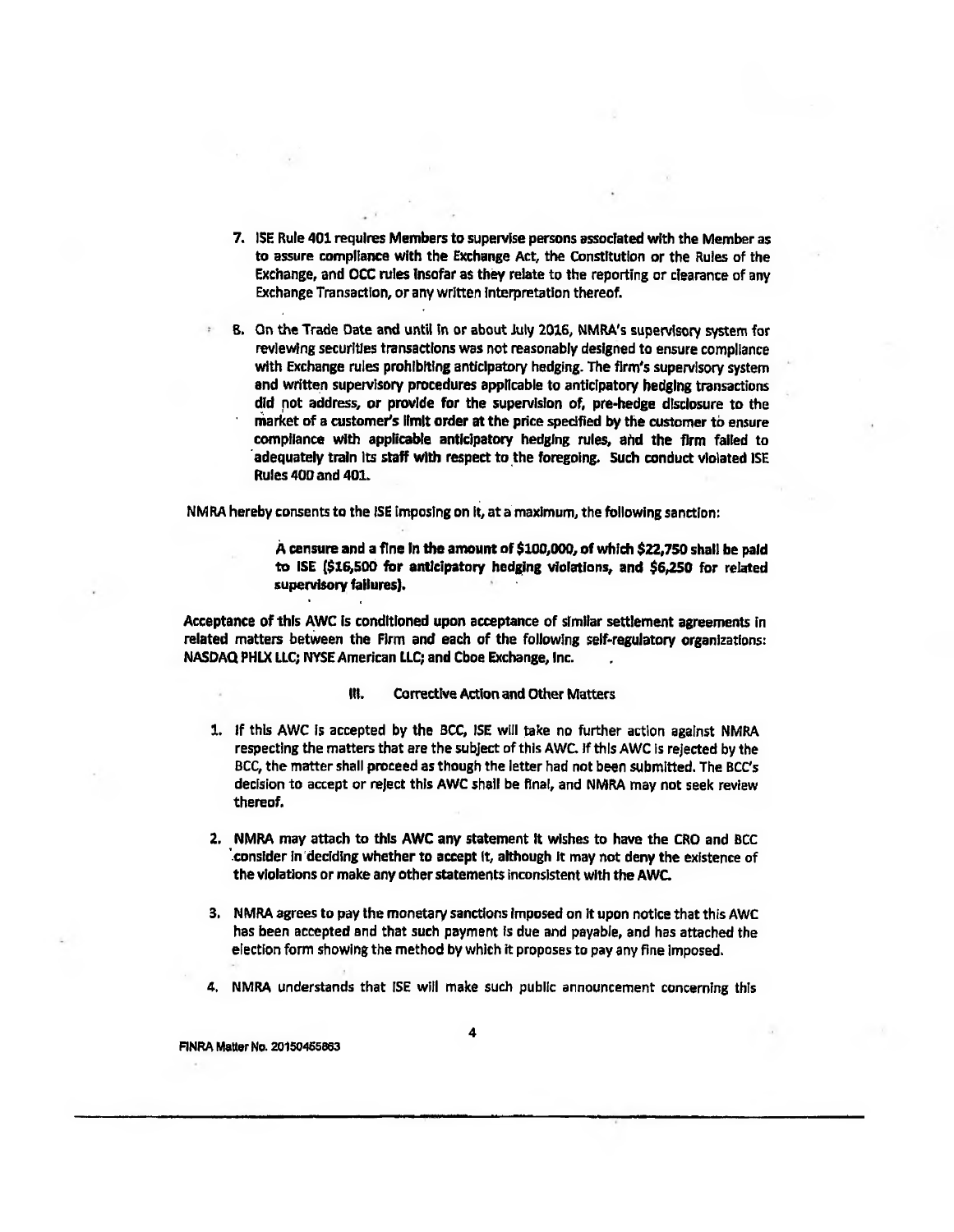**agreement and the subject matter thereof as ISE may deem appropriate.** 

**NMRA certifies that It has read and understands all of the provisions of thls AWC and has been given full opportunity to ask questions about it; and that no offer, threat, inducement, or promise of any kind has been rnade to induce NMRA to submit it.** 

k.

**5** 

**Nomura Securities International, Inc.** 

 $By: \frac{f}{\sqrt{2\pi}} \left( \frac{\partial u}{\partial x} \right)$ Name: *Faror Wcbb* Managing Director **Title:**  *<sup>4</sup>***//7 Date:** *1.1*

**FINRA Mater Nu. 20150455803**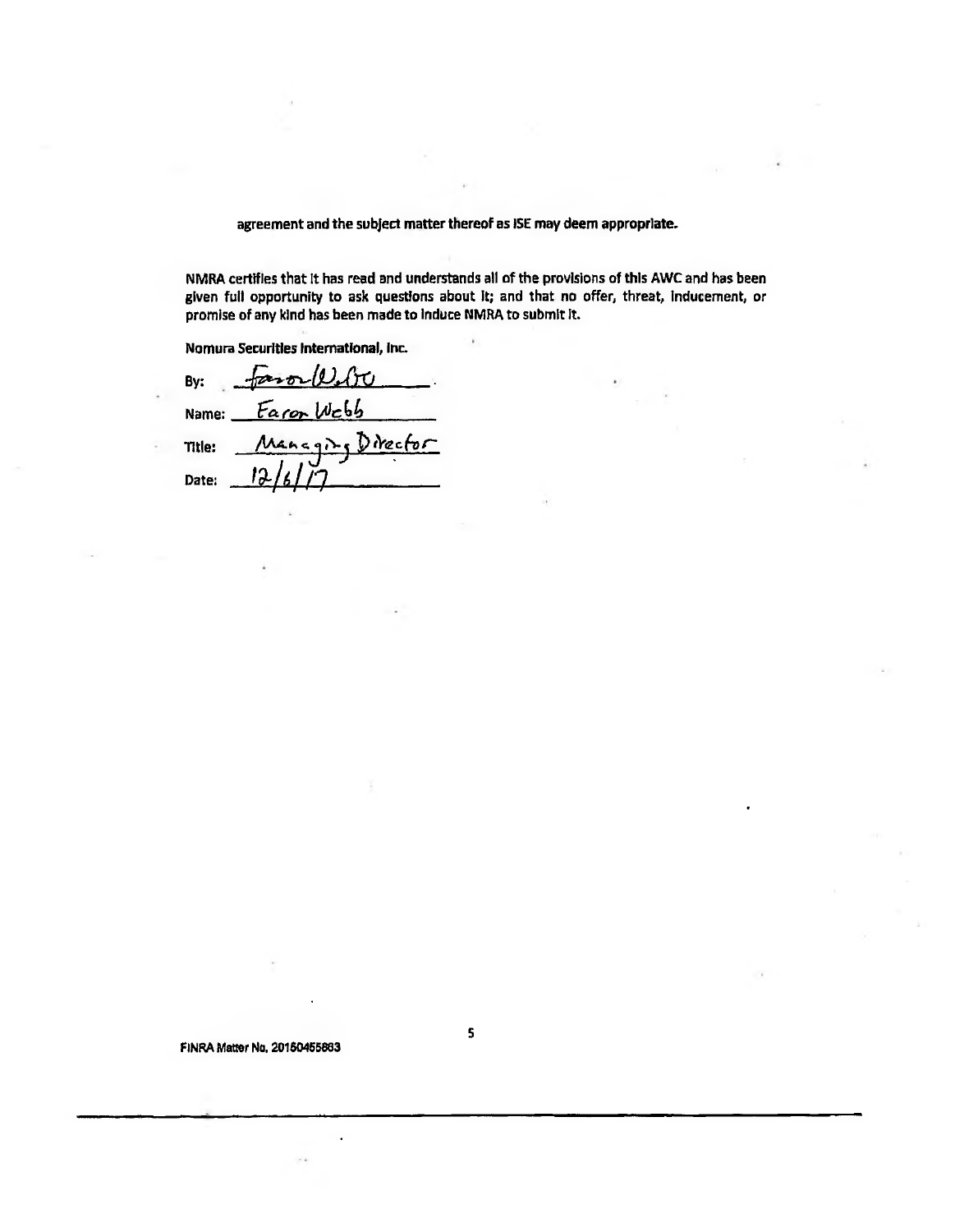**THIS SECTION RESERVED FOR EXCHANGE USE ONLY**  Decision of the ISE Chief Regulatory Officer: Maccept Decline on behalf of */ r,frei 201 7*  Date **Date** *John Zecca* **Chief Regulatory Officer** 

**Decision of the ISE Business Conduct Committee: <sup>40</sup> Accept . Decline** 

*p*c\_e\_*41,,4Kr* zr , /*<sup>7</sup>* **Date** 

on behalf of **John Zecca** 

**r the Business Conduct Committee** 

**FINRA Matter No. 2015046.580** 

**6**